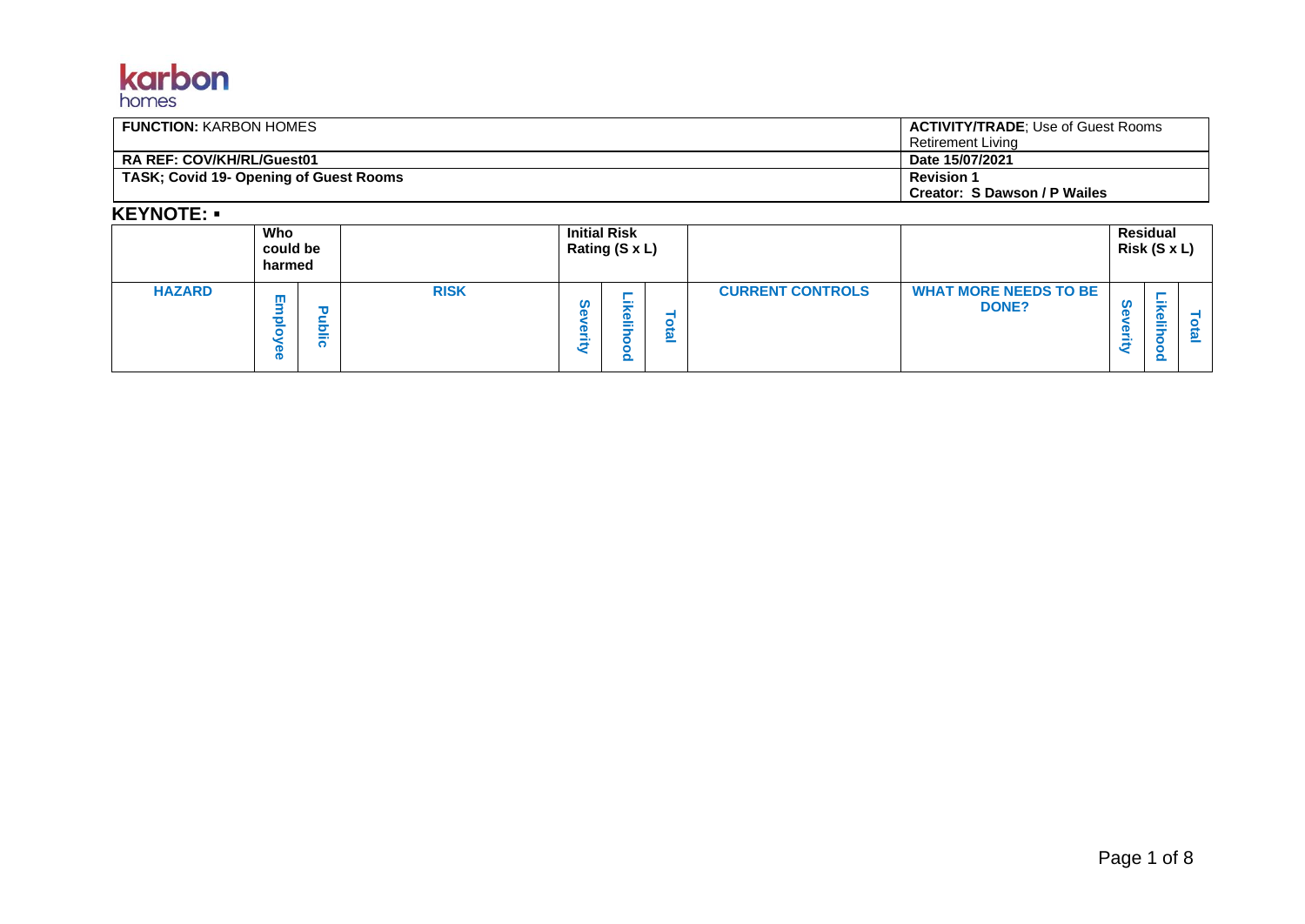

| Covid 19                  | Y | Y | A highly contagious biohazard, that | 5 | 4 | 20 | Any family members showing                                       | Follow the HM Government           | 5 | $5\phantom{1}$ |
|---------------------------|---|---|-------------------------------------|---|---|----|------------------------------------------------------------------|------------------------------------|---|----------------|
| <b>Residents Families</b> |   |   | has the potential to cause severe   |   |   |    | symptoms of COVID-19 do not                                      | documents for Working safely       |   |                |
| using Guest Room          |   |   | health conditions and fatalities.   |   |   |    | attend scheme and isolate for a                                  | GOV.UK website.                    |   |                |
|                           |   |   |                                     |   |   |    | minimum of 10days.                                               |                                    |   |                |
|                           |   |   |                                     |   |   |    |                                                                  | After 19/07/2021, follow Karbon    |   |                |
|                           |   |   | Catching the virus and becoming ill |   |   |    | Advise family members to carry out                               | Homes' Health & Safety controls if |   |                |
|                           |   |   |                                     |   |   |    | a lateral flow test prior to stay.                               | these are stricter than Government |   |                |
|                           |   |   |                                     |   |   |    |                                                                  | Guidance.                          |   |                |
|                           |   |   | Spreading the virus to colleagues,  |   |   |    | Booking system in place via                                      |                                    |   |                |
|                           |   |   | family and or wider community       |   |   |    | Scheme Co-ordinator therefore                                    |                                    |   |                |
|                           |   |   |                                     |   |   |    | track and trace details will be                                  |                                    |   |                |
|                           |   |   |                                     |   |   |    | obtained, 48 hour gap between                                    |                                    |   |                |
|                           |   |   |                                     |   |   |    | bookings. Maximum of 2 days                                      |                                    |   |                |
|                           |   |   |                                     |   |   |    | stays.                                                           |                                    |   |                |
|                           |   |   |                                     |   |   |    |                                                                  |                                    |   |                |
|                           |   |   |                                     |   |   |    | Hand sanitising station available in                             |                                    |   |                |
|                           |   |   |                                     |   |   |    | main entrance, and in rooms.                                     |                                    |   |                |
|                           |   |   |                                     |   |   |    | Face coverings are mandatory in all                              |                                    |   |                |
|                           |   |   |                                     |   |   |    | indoor situations 'where people may                              |                                    |   |                |
|                           |   |   |                                     |   |   |    | come into contact with others they                               |                                    |   |                |
|                           |   |   |                                     |   |   |    | don't usually meet'                                              |                                    |   |                |
|                           |   |   |                                     |   |   |    |                                                                  |                                    |   |                |
|                           |   |   |                                     |   |   |    | Face coverings can be removed                                    |                                    |   |                |
|                           |   |   |                                     |   |   |    | when sitting in the restaurant and in                            |                                    |   |                |
|                           |   |   |                                     |   |   |    | Guest room.                                                      |                                    |   |                |
|                           |   |   |                                     |   |   |    |                                                                  |                                    |   |                |
|                           |   |   |                                     |   |   |    | If residents are showing any                                     |                                    |   |                |
|                           |   |   |                                     |   |   |    | symptoms of Covid-19 they should                                 |                                    |   |                |
|                           |   |   |                                     |   |   |    | not leave their property. If they                                |                                    |   |                |
|                           |   |   |                                     |   |   |    | develop any symptoms they should                                 |                                    |   |                |
|                           |   |   |                                     |   |   |    | inform the staff and isolate as                                  |                                    |   |                |
|                           |   |   |                                     |   |   |    | outlined by government guidelines,                               |                                    |   |                |
|                           |   |   |                                     |   |   |    | if family members have been in                                   |                                    |   |                |
|                           |   |   |                                     |   |   |    | contact then they must leave and                                 |                                    |   |                |
|                           |   |   |                                     |   |   |    | isolate at home.                                                 |                                    |   |                |
|                           |   |   |                                     |   |   |    |                                                                  |                                    |   |                |
|                           |   |   |                                     |   |   |    | If family member shows any                                       |                                    |   |                |
|                           |   |   |                                     |   |   |    | symptoms whilst visiting then they                               |                                    |   |                |
|                           |   |   |                                     |   |   |    | will be required to leave, isolate at                            |                                    |   |                |
|                           |   |   |                                     |   |   |    | home, and guest room will be                                     |                                    |   |                |
|                           |   |   |                                     |   |   |    | fogged and deep cleaned, along<br>with communal areas within the |                                    |   |                |
|                           |   |   |                                     |   |   |    | scheme.                                                          |                                    |   |                |
|                           |   |   |                                     |   |   |    |                                                                  |                                    |   |                |
|                           |   |   |                                     |   |   |    | Any residents or Karbon staff who                                |                                    |   |                |
|                           |   |   |                                     |   |   |    | were in contact with family member                               |                                    |   |                |
|                           |   |   |                                     |   |   |    |                                                                  |                                    |   |                |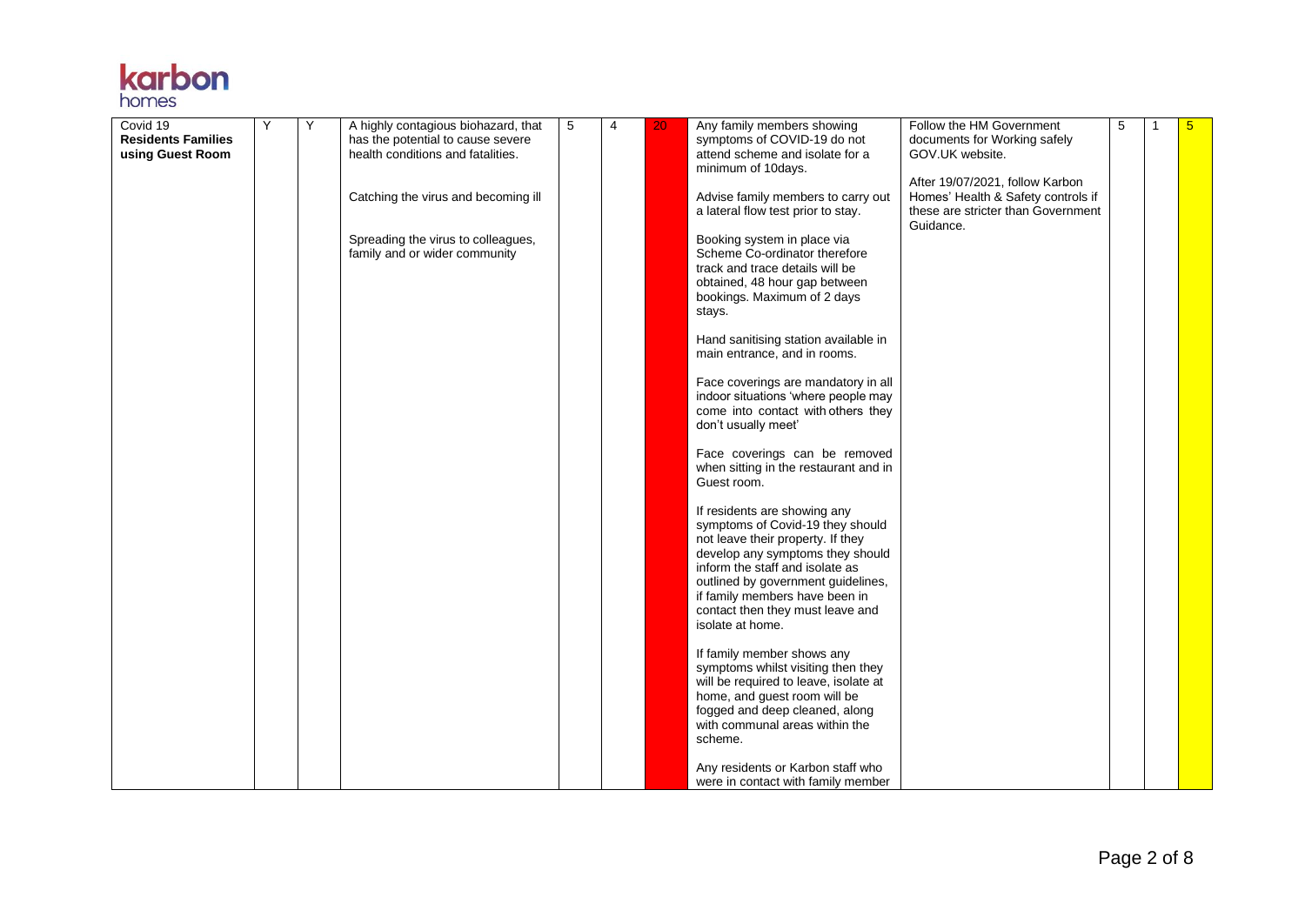

|  | will also be required to isolate for<br>10days. |  |  |
|--|-------------------------------------------------|--|--|
|  |                                                 |  |  |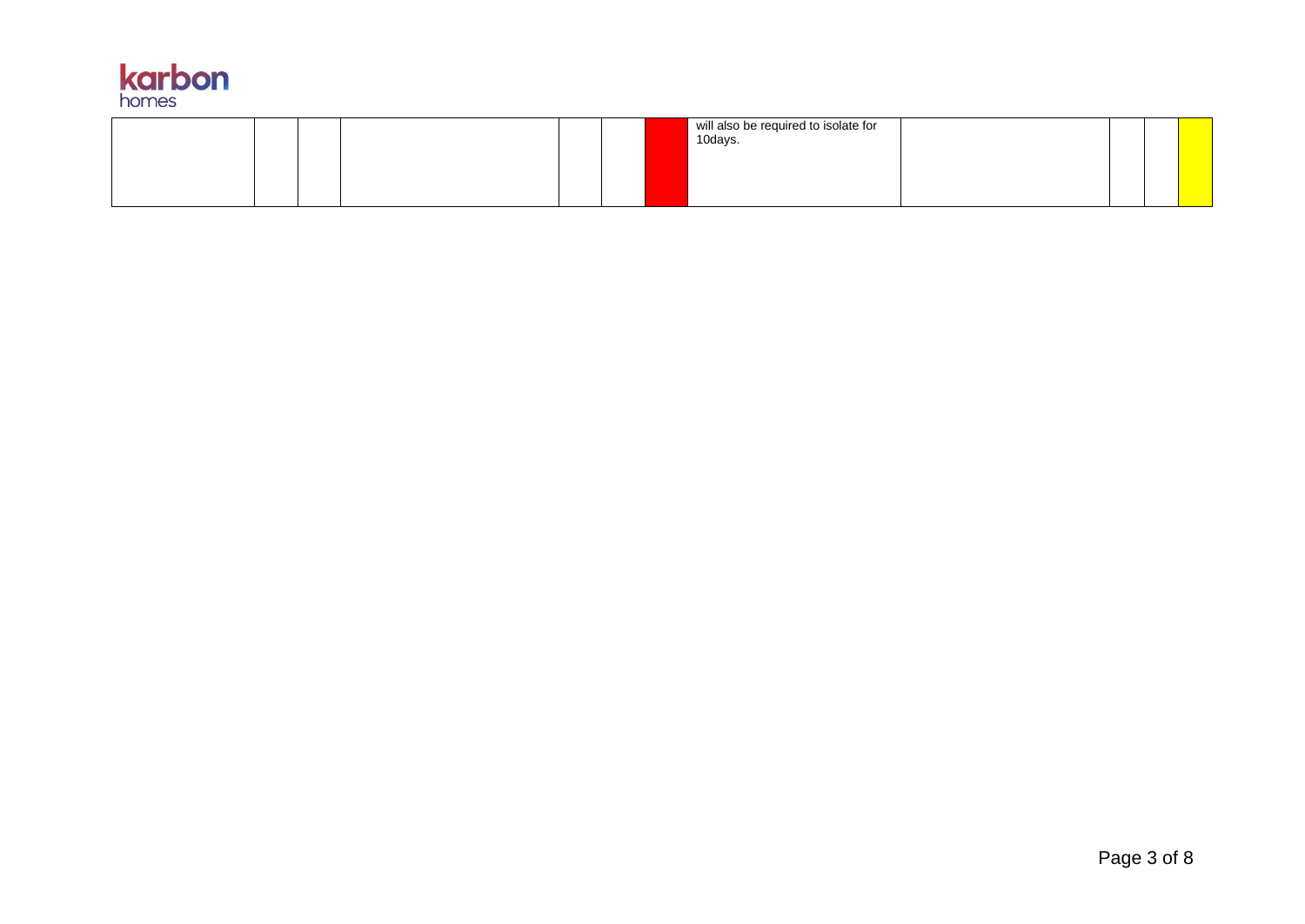# **karbon**

| <b>Cleaning of Guest</b> | Υ | Y | A highly contagious biohazard, that | 5 | 4 | 20 | Full enhanced clean of all surfaces    | 5 | 5 <sup>5</sup> |
|--------------------------|---|---|-------------------------------------|---|---|----|----------------------------------------|---|----------------|
| rooms.                   |   |   | has the potential to cause severe   |   |   |    | carried out 48 hours after check out   |   |                |
|                          |   |   | health conditions and fatalities.   |   |   |    | of visitor.                            |   |                |
|                          |   |   |                                     |   |   |    |                                        |   |                |
|                          |   |   |                                     |   |   |    | Soft furnishings to be removed, or     |   |                |
|                          |   |   | Catching the virus and becoming ill |   |   |    | covered by a wipeable surface.         |   |                |
|                          |   |   |                                     |   |   |    |                                        |   |                |
|                          |   |   |                                     |   |   |    |                                        |   |                |
|                          |   |   |                                     |   |   |    | Bedding is stripped and placed on      |   |                |
|                          |   |   | Spreading the virus to colleagues,  |   |   |    | hot wash - spare bedding is            |   |                |
|                          |   |   | family and or wider community       |   |   |    | required for all scheme's.             |   |                |
|                          |   |   |                                     |   |   |    |                                        |   |                |
|                          |   |   |                                     |   |   |    | <b>CLEANING AFTER KNOWN</b>            |   |                |
|                          |   |   |                                     |   |   |    | OR SUSPECTED COVID-19                  |   |                |
|                          |   |   |                                     |   |   |    | <b>CASE</b>                            |   |                |
|                          |   |   |                                     |   |   |    |                                        |   |                |
|                          |   |   |                                     |   |   |    |                                        |   |                |
|                          |   |   |                                     |   |   |    | Public areas where a symptomatic       |   |                |
|                          |   |   |                                     |   |   |    | individual has passed through and      |   |                |
|                          |   |   |                                     |   |   |    | spent minimal time, such as            |   |                |
|                          |   |   |                                     |   |   |    | corridors, but which are not visibly   |   |                |
|                          |   |   |                                     |   |   |    | contaminated with body fluids can      |   |                |
|                          |   |   |                                     |   |   |    | be cleaned thoroughly as normal.       |   |                |
|                          |   |   |                                     |   |   |    |                                        |   |                |
|                          |   |   |                                     |   |   |    | All surfaces that the symptomatic      |   |                |
|                          |   |   |                                     |   |   |    | person has come into contact with      |   |                |
|                          |   |   |                                     |   |   |    | must be cleaned and disinfected.       |   |                |
|                          |   |   |                                     |   |   |    | including:                             |   |                |
|                          |   |   |                                     |   |   |    |                                        |   |                |
|                          |   |   |                                     |   |   |    | Objects which are visibly<br>$\bullet$ |   |                |
|                          |   |   |                                     |   |   |    | contaminated with body                 |   |                |
|                          |   |   |                                     |   |   |    | fluids.                                |   |                |
|                          |   |   |                                     |   |   |    | All<br>$\bullet$                       |   |                |
|                          |   |   |                                     |   |   |    | potentially<br>contaminated            |   |                |
|                          |   |   |                                     |   |   |    | high-                                  |   |                |
|                          |   |   |                                     |   |   |    | contact areas such as                  |   |                |
|                          |   |   |                                     |   |   |    | bathrooms, door handles,               |   |                |
|                          |   |   |                                     |   |   |    | telephones, grabrails in               |   |                |
|                          |   |   |                                     |   |   |    | corridors and stairwells.              |   |                |
|                          |   |   |                                     |   |   |    | Use disposable cloths or               |   |                |
|                          |   |   |                                     |   |   |    | paper roll and disposable              |   |                |
|                          |   |   |                                     |   |   |    | mop heads, to clean all                |   |                |
|                          |   |   |                                     |   |   |    | hard surfaces, floors,                 |   |                |
|                          |   |   |                                     |   |   |    | chairs, door handles and               |   |                |
|                          |   |   |                                     |   |   |    | sanitary fittings, following           |   |                |
|                          |   |   |                                     |   |   |    | one of the options below:              |   |                |
|                          |   |   |                                     |   |   |    | Use either a combined                  |   |                |
|                          |   |   |                                     |   |   |    | detergent<br>disinfectant              |   |                |
|                          |   |   |                                     |   |   |    |                                        |   |                |
|                          |   |   |                                     |   |   |    | solution at a dilution of              |   |                |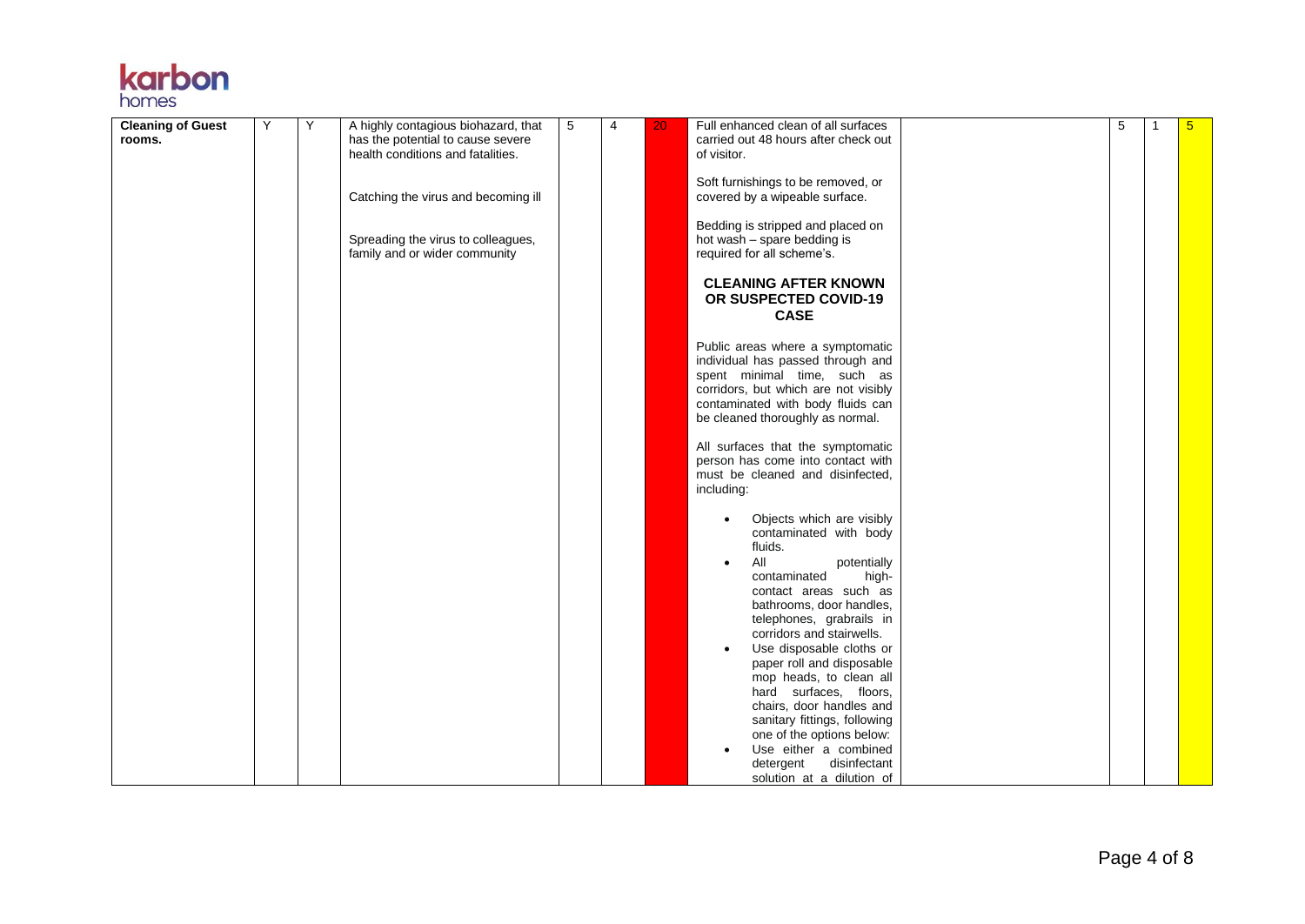

| 1,000 parts per million                 |  |
|-----------------------------------------|--|
| available chlorine                      |  |
| or                                      |  |
| a household detergent                   |  |
| followed by disinfection                |  |
|                                         |  |
| (1000 ppm av.cl.). Follow               |  |
| manufacturer's                          |  |
| instructions for dilution,              |  |
| application and contact                 |  |
| times for all detergents                |  |
| and disinfectants                       |  |
| or                                      |  |
| alternative<br>an<br>if                 |  |
| disinfectant is used within             |  |
| the organisation, this                  |  |
| should be checked and                   |  |
| ensure that it is effective             |  |
| against<br>enveloped                    |  |
| viruses.                                |  |
| Avoid creating splashes                 |  |
| and spray when cleaning.                |  |
|                                         |  |
| Any cloths and mop                      |  |
| heads used must be                      |  |
| disposed of and should                  |  |
| be put into waste bags as               |  |
| outlined below.                         |  |
| When items cannot be                    |  |
| cleaned using detergents                |  |
| laundered,<br>for<br>or                 |  |
| example,<br>upholstered                 |  |
| furniture and mattresses,               |  |
| steam cleaning should be                |  |
| used.                                   |  |
| Any items that are heavily              |  |
| contaminated with body                  |  |
| fluids and cannot be                    |  |
| cleaned by washing                      |  |
| should be disposed of.                  |  |
| Waste                                   |  |
|                                         |  |
|                                         |  |
| Waste from possible cases and           |  |
| cleaning of areas where possible        |  |
| cases have been (including              |  |
| disposable cloths and tissues):         |  |
| Should be put in a plastic<br>$\bullet$ |  |
| rubbish bag and tied                    |  |
| when full.                              |  |
|                                         |  |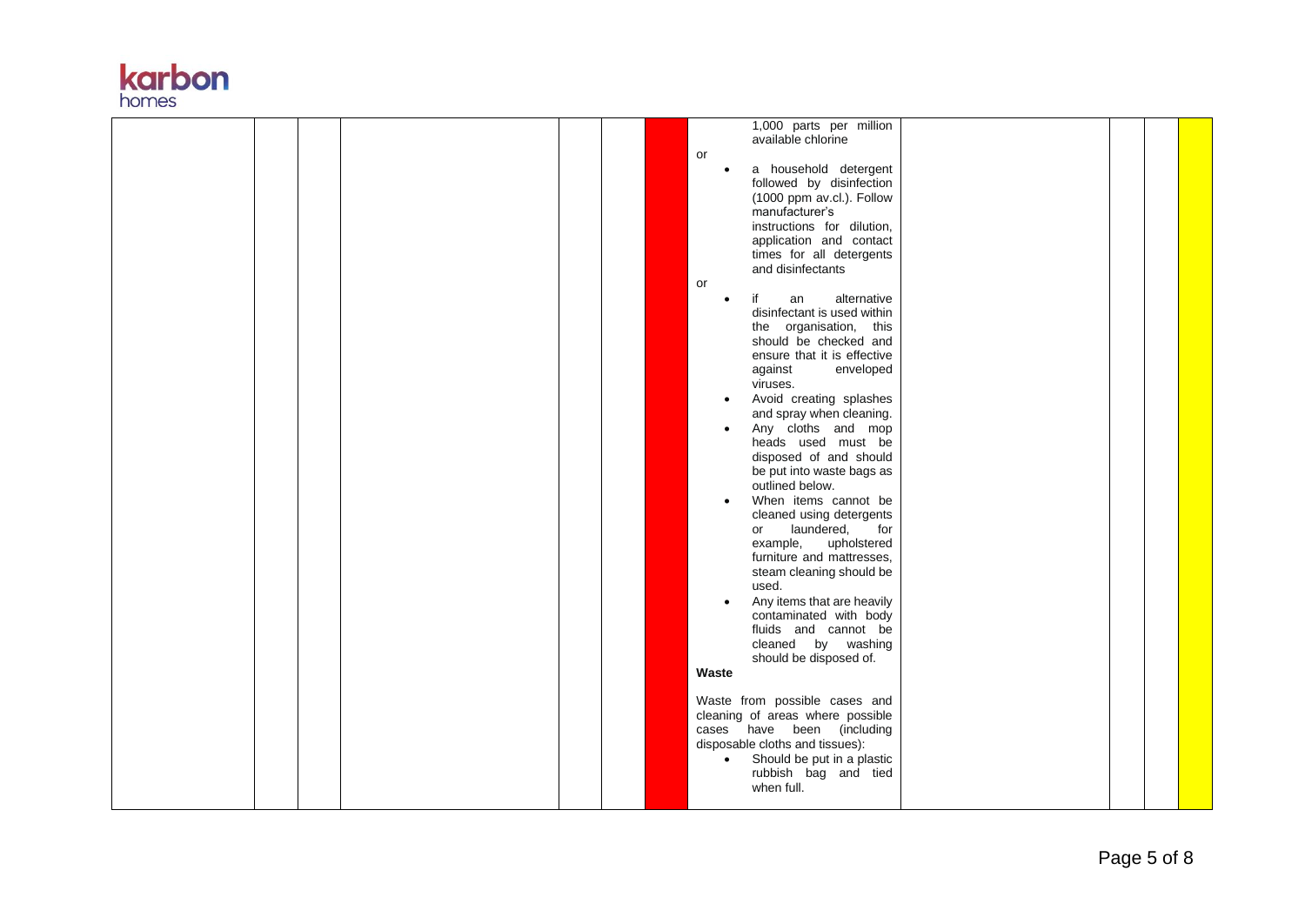

|  | The plastic bag should      |
|--|-----------------------------|
|  | then be placed in a         |
|  | second bin bag and tied.    |
|  | It should be put in a       |
|  | suitable and secure place   |
|  | and marked for storage      |
|  | until the individual's test |
|  | results are known.          |
|  |                             |
|  | Waste should be stored      |
|  | safely and kept away        |
|  | from children. You should   |
|  | not put your waste in       |
|  | communal waste areas        |
|  | until negative test results |
|  | are known or the waste      |
|  | has been stored for at      |
|  | least 72 hours.             |
|  | If the individual tests     |
|  | negative, this can be put   |
|  | in with the normal waste.   |
|  |                             |
|  | If the individual tests     |
|  | positive, then store it for |
|  | at least 72 hours and put   |
|  | in with the normal waste.   |
|  | If storage for at least 72  |
|  | hours is not appropriate,   |
|  | arrange for collection as a |
|  | Category B infectious       |
|  | waste either by your local  |
|  | waste collection authority  |
|  | if they currently collect   |
|  | your waste or otherwise     |
|  | by a specialist clinical    |
|  | waste contractor. They      |
|  | will supply you with        |
|  | orange clinical waste       |
|  |                             |
|  | bags for you to place your  |
|  | bags into so the waste      |
|  | be<br>sent<br>can<br>for    |
|  | appropriate treatment.      |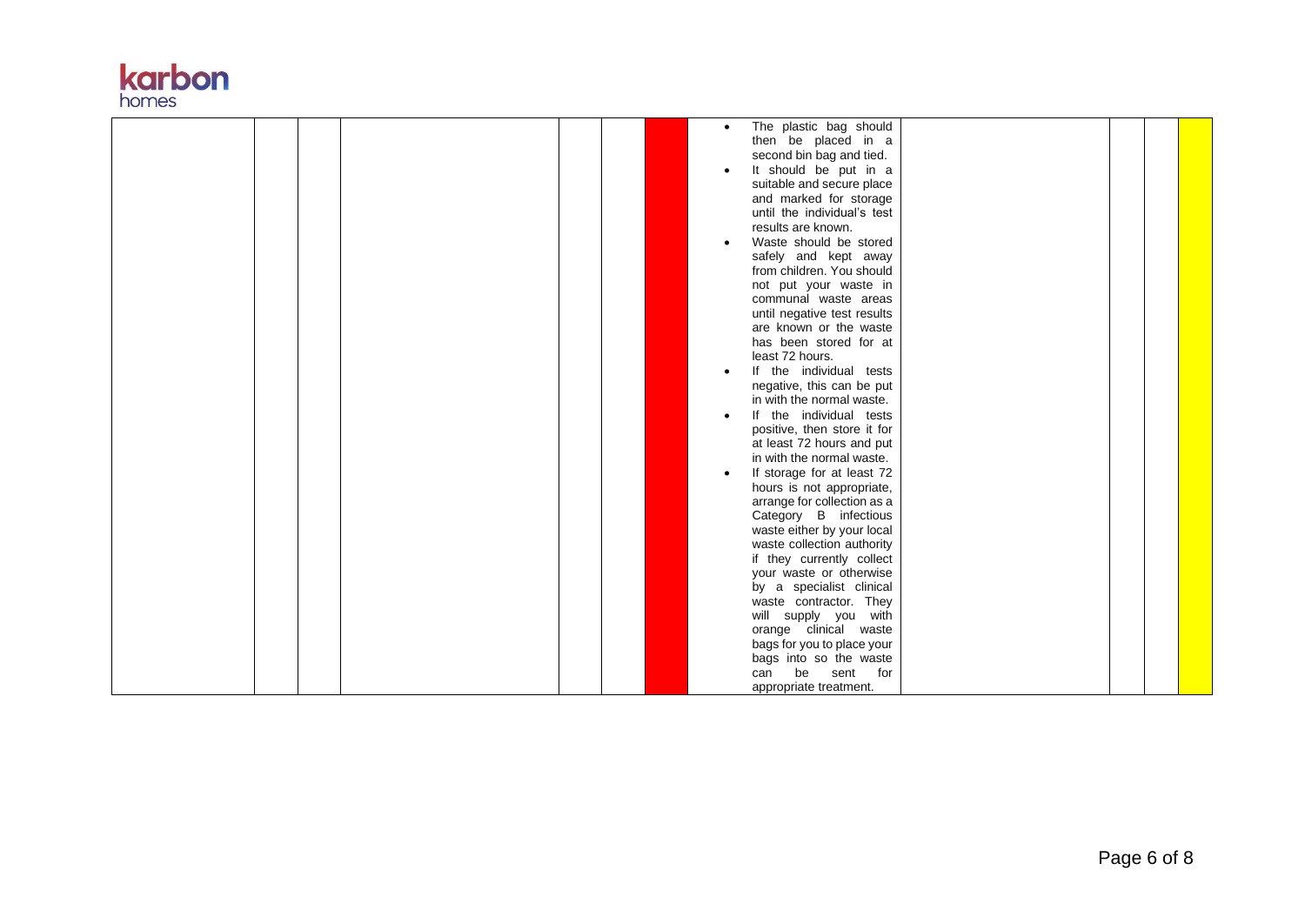

### Managers Risk Assessment Checklist

| <b>No</b>      | <b>Action</b>                                                                               | <b>Check</b> | <b>Manager</b> | <b>Manager signed</b> |
|----------------|---------------------------------------------------------------------------------------------|--------------|----------------|-----------------------|
|                |                                                                                             | frequency    | name           |                       |
| $\mathbf{1}$   | Are hand washing / sanitising facilities available?                                         | Once         |                |                       |
| $\overline{2}$ | Does the layout allow social distancing?                                                    | Once         |                |                       |
| 3              | Does the work allow social distancing?                                                      | Once         |                |                       |
| $\overline{4}$ | Is a new site induction required? (I.e. when different people go into the site or property) | Once         |                |                       |
| 5              | Are SSOW in place for Medium to High risk activities?                                       | N/A          |                |                       |
| $\,6\,$        | Are contractors RAMS suitable and sufficient?                                               | As required  |                |                       |
| $\overline{7}$ | Have all individuals received, read, understood and confirmed their acceptance of the RA    | Once         |                |                       |
|                | and any associated SSOW?                                                                    |              |                |                       |
| 8              | Have Trade Unions received and confirmed their acceptance of the RA and any associated      | Once         |                | To be confirmed by    |
|                | SSOW?                                                                                       |              |                | H&S Mgr.              |
| 9              | Is PPE required (ppe matrix)?                                                               | Once         |                |                       |
|                | Gloves,                                                                                     |              |                |                       |
|                | Coverall.                                                                                   |              |                |                       |
|                | Apron,                                                                                      |              |                |                       |
|                | Face covering                                                                               |              |                |                       |
|                | Filtering respirator.                                                                       |              |                |                       |
|                | Face shield / eye protection.                                                               |              |                |                       |
| 10             | Any other equipment required? E.g. Additional Pens                                          | Once         |                |                       |
| 10             | Has any additional training and or instruction related to PPE been provided and recorded?   | Once         |                |                       |
| 11             | Has any additional training and or instruction related to new process been provided and     | Once         |                |                       |
|                | recorded?                                                                                   |              |                |                       |
| 12             | Have we responded to concerns raised by colleagues?                                         | As required  |                |                       |